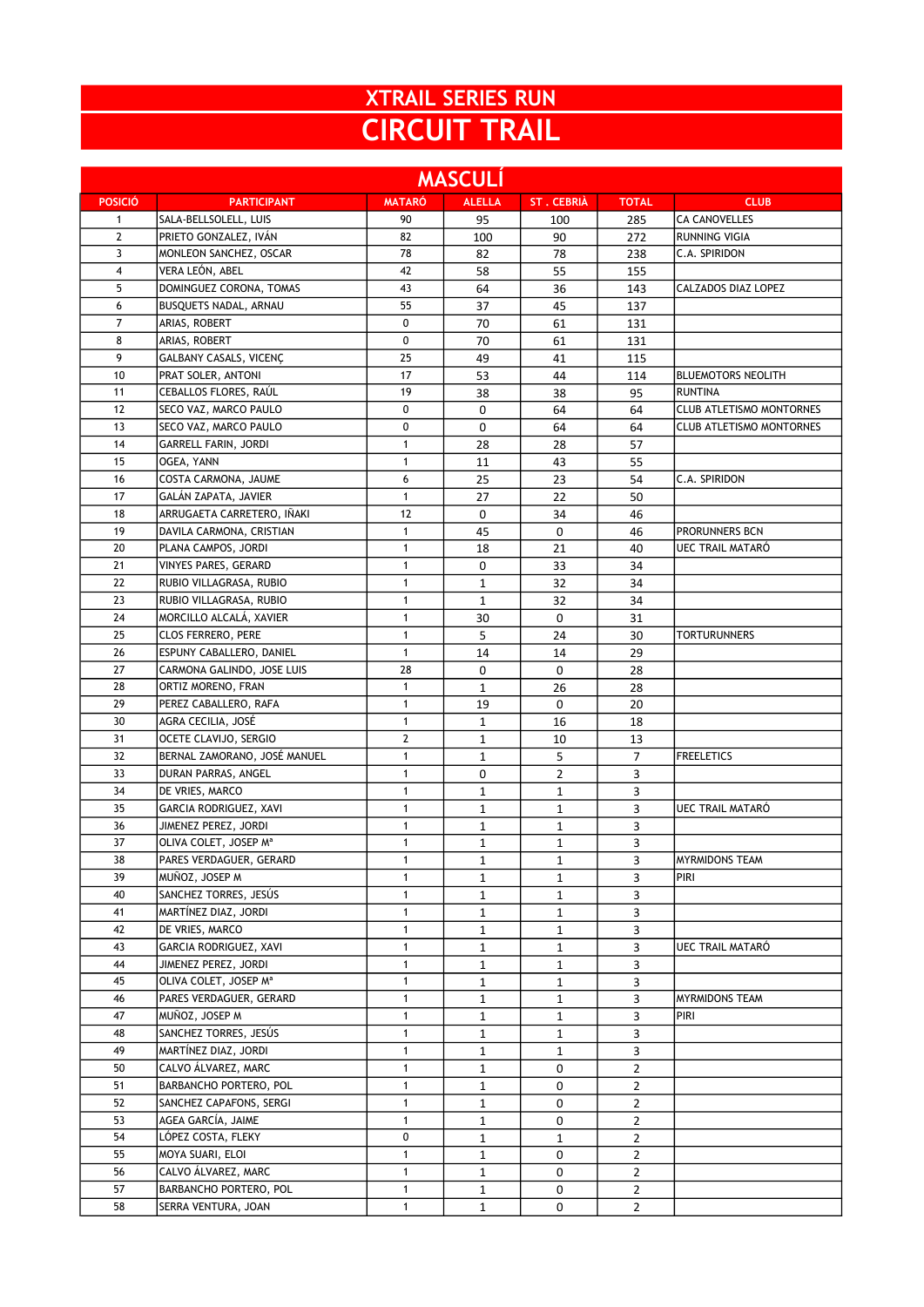| <b>XTRAIL SERIES RUN</b> |
|--------------------------|
| <b>CIRCUIT TRAIL</b>     |

| <b>MASCULÍ</b> |                               |               |               |                   |                |                      |  |
|----------------|-------------------------------|---------------|---------------|-------------------|----------------|----------------------|--|
| <b>POSICIÓ</b> | <b>PARTICIPANT</b>            | <b>MATARÓ</b> | <b>ALELLA</b> | <b>ST. CEBRIÀ</b> | <b>TOTAL</b>   | <b>CLUB</b>          |  |
| 59             | SANCHEZ CAPAFONS, SERGI       |               |               | 0                 | 2              |                      |  |
| 60             | SIGÜENZA SÁNCHEZ, JAIME       |               |               | 0                 | $\mathcal{P}$  | <b>CROSFIT SANTS</b> |  |
| 61             | <b>GUERRERO SOLER, MIQUEL</b> |               |               | 0                 | $\mathcal{P}$  |                      |  |
| 62             | CASTRO ROBLES, JUAN CARLOS    |               |               | 0                 | $\mathfrak z$  | PIRI                 |  |
| 63             | AGEA GARCÍA, JAIME            |               |               | 0                 | $\mathfrak{p}$ |                      |  |
| 64             | GUTIERREZ LOPEZ, JUAN RAMON   |               |               | 0                 | $\mathcal{P}$  |                      |  |
| 65             | TRIPIANA CABALLERO, ANTONIO   |               |               | 0                 | $\mathcal{P}$  |                      |  |
| 66             | LÓPEZ COSTA, FLEKY            | 0             | 1             |                   | $\mathfrak{p}$ |                      |  |
| 67             | POUSACOMA GREGORIO, TONI      |               | $\Omega$      | 0                 |                |                      |  |
| 68             | PUJANA GENESTAR, MIQUEL ANGEL |               | $\Omega$      | 0                 |                |                      |  |
| 69             | PUJANA GENESTAR, MIQUEL ANGEL |               | 0             | 0                 | 1              |                      |  |
| 70             | CORBALÁN COMAS, CARLES        |               | $\Omega$      | 0                 |                | <b>HIG'S</b>         |  |
| 71             | BAÑOS FUERTES, SAUL           | 0             | 1             | 0                 |                |                      |  |